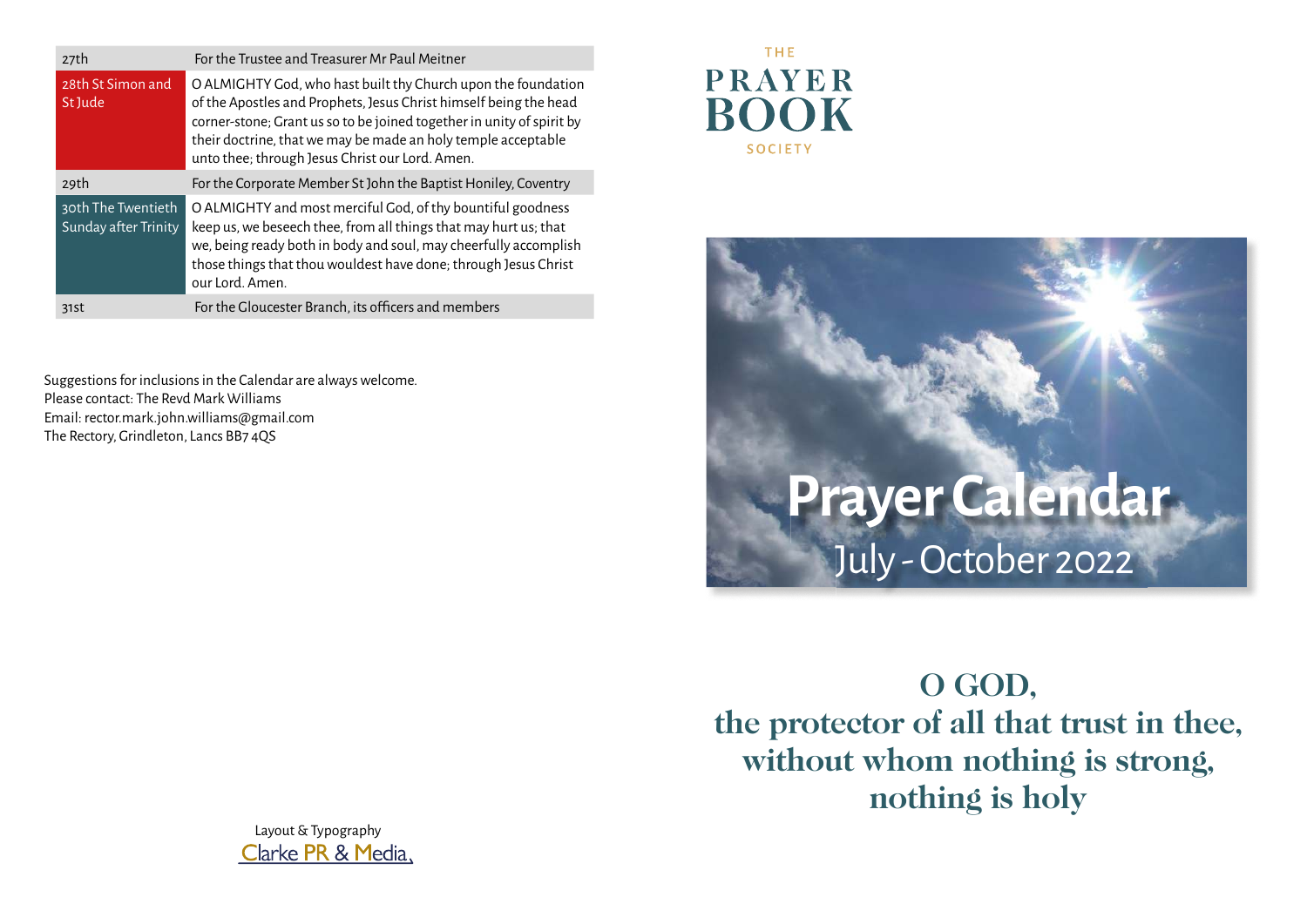| 1st July                                | For the Hereford Branch its officers and members                                                                                                                                                                                                                                                                                                           |
|-----------------------------------------|------------------------------------------------------------------------------------------------------------------------------------------------------------------------------------------------------------------------------------------------------------------------------------------------------------------------------------------------------------|
| 2nd                                     | For our Patron HRH The Prince of Wales                                                                                                                                                                                                                                                                                                                     |
| 3rd The Third<br>Sunday after Trinity   | O LORD, we beseech thee mercifully to hear us; and grant that<br>we, to whom thou hast given an hearty desire to pray, may by<br>thy mighty aid be defended and comforted in all dangers and<br>adversities; through Jesus Christ our Lord. Amen.                                                                                                          |
| 4th                                     | For the Corporate Member The Church of the Holy Paraclete<br>Kirkhaugh, Newcastle                                                                                                                                                                                                                                                                          |
| 5th                                     | For the Truro Branch, its officers and members                                                                                                                                                                                                                                                                                                             |
| 6th                                     | For the Corporate Member, The Royal Chapel of All Saints Windsor<br>Great Park, Oxford                                                                                                                                                                                                                                                                     |
| 7th                                     | For the Vice-President The Rt Hon. Lord Hurd of Westwell CH CBE<br>PC                                                                                                                                                                                                                                                                                      |
| 8th                                     | For the Lincoln Branch, its officers and members                                                                                                                                                                                                                                                                                                           |
| 9th                                     | For the editor, contributors and distributors of The Prayer Book<br>Today                                                                                                                                                                                                                                                                                  |
| 10th The Fourth<br>Sunday after Trinity | O GOD, the protector of all that trust in thee, without whom<br>nothing is strong, nothing is holy; Increase and multiply upon<br>us thy mercy; that, thou being our ruler and guide, we may so<br>pass through things temporal, that we finally lose not the things<br>eternal: Grant this, O heavenly Father, for Jesus Christ's sake our<br>Lord. Amen. |
| 11th                                    | For the Corporate Member St Michael and All Saints Michaelstow,<br>Truro                                                                                                                                                                                                                                                                                   |
| 12th                                    | For the Canterbury Branch its officers and members                                                                                                                                                                                                                                                                                                         |
| 13th                                    | For the Corporate Member St Mary the Virgin Stopham, Chichester                                                                                                                                                                                                                                                                                            |
| 14th                                    | For the Sodor and Man Branch, its officers and members                                                                                                                                                                                                                                                                                                     |
| 15th                                    | For the Corporate Member St Peter and Paul Halvergate, Norwich                                                                                                                                                                                                                                                                                             |
| 16th                                    | For HRH The Duchess of Cornwall                                                                                                                                                                                                                                                                                                                            |
| 17th The Fifth<br>Sunday after Trinity  | GRANT, O Lord, we beseech thee, that the course of this world may<br>be so peaceably ordered by thy governance, that thy Church may<br>joyfully serve thee in all godly quietness; through Jesus Christ our<br>Lord. Amen.                                                                                                                                 |
| 18th                                    | For the St Edmundsbury and Ipswich Branch relaunched yesterday.<br>For its new officers and members                                                                                                                                                                                                                                                        |
| 19th                                    | For the Rochester Branch, its officers and members                                                                                                                                                                                                                                                                                                         |
| 20th                                    | For the Corporate Member St Andrew West Bradenham, Norwich                                                                                                                                                                                                                                                                                                 |

| 4th                                            | For the President The Lord Cormack DL FSA                                                                                                                                                                                                                                                                                                |
|------------------------------------------------|------------------------------------------------------------------------------------------------------------------------------------------------------------------------------------------------------------------------------------------------------------------------------------------------------------------------------------------|
| 5th                                            | For the Prayer Book Churches of the Channel Islands                                                                                                                                                                                                                                                                                      |
| 6th                                            | For Nick Clarke the PBS Communications Consultant                                                                                                                                                                                                                                                                                        |
| 7th                                            | For the Coventry Branch, its officers and members                                                                                                                                                                                                                                                                                        |
| 8th                                            | For all involved in the planning of the 50th Anniversary<br>celebrations                                                                                                                                                                                                                                                                 |
| 9th The<br>Seventeenth<br>Sunday after Trinity | LORD, we pray thee that thy grace may always prevent and follow<br>us, and make us continually to be given to all good works; through<br>Jesus Christ our Lord. Amen.                                                                                                                                                                    |
| 10th                                           | For Her Majesty the Queen                                                                                                                                                                                                                                                                                                                |
| 11th                                           | For the Derby Branch, its officers and members                                                                                                                                                                                                                                                                                           |
| 12th                                           | For the Trustee Mr Jon Riding                                                                                                                                                                                                                                                                                                            |
| 13th                                           | For the York Branch, its officers and members                                                                                                                                                                                                                                                                                            |
| 14th                                           | For the Prayer Book for Choristers Initiative                                                                                                                                                                                                                                                                                            |
| 15th                                           | For the Prayer Book Churches and Clergy Co-ordinator Mr John<br>Service                                                                                                                                                                                                                                                                  |
| 16th The<br>Eighteenth Sunday<br>after Trinity | LORD, we beseech thee, grant thy people grace to withstand the<br>temptations of the world, the flesh, and the devil, and with pure<br>hearts and minds to follow thee the only God; through Jesus Christ<br>our Lord, Amen.                                                                                                             |
| 17th                                           | For the Lichfield Branch, its officers and members                                                                                                                                                                                                                                                                                       |
| 18th St Luke                                   | ALMIGHTY God, who calledst Luke the Physician, whose praise is<br>in the Gospel, to be an Evangelist, and Physician of the soul; May<br>it please thee, that, by the wholesome medicines of the doctrine<br>delivered by him, all the diseases of our souls may be healed;<br>through the merits of thy Son Jesus Christ our Lord. Amen. |
| 19th                                           | For the Trustee The Revd Dr Daniel Newman                                                                                                                                                                                                                                                                                                |
| 20th                                           | For the Chichester East Branch, its officers and members                                                                                                                                                                                                                                                                                 |
| 21st                                           | For the Corporate Member All Saints Morston, Norwich                                                                                                                                                                                                                                                                                     |
| 22nd                                           | For the Worcester Branch, its officers and members                                                                                                                                                                                                                                                                                       |
| 23rd The<br>Nineteenth Sunday<br>after Trinity | O GOD, forasmuch as without thee we are not able to please thee;<br>Mercifully grant, that thy Holy Spirit may in all things direct and<br>rule our hearts; through Jesus Christ our Lord. Amen.                                                                                                                                         |
| 24th                                           | For the Leicester Branch, its officers and members                                                                                                                                                                                                                                                                                       |
| 25th                                           | For the Corporate Member St Mary's North Creake, Norwich                                                                                                                                                                                                                                                                                 |
| 26th                                           | For the work of PBS Administrators at Copyhold Farm                                                                                                                                                                                                                                                                                      |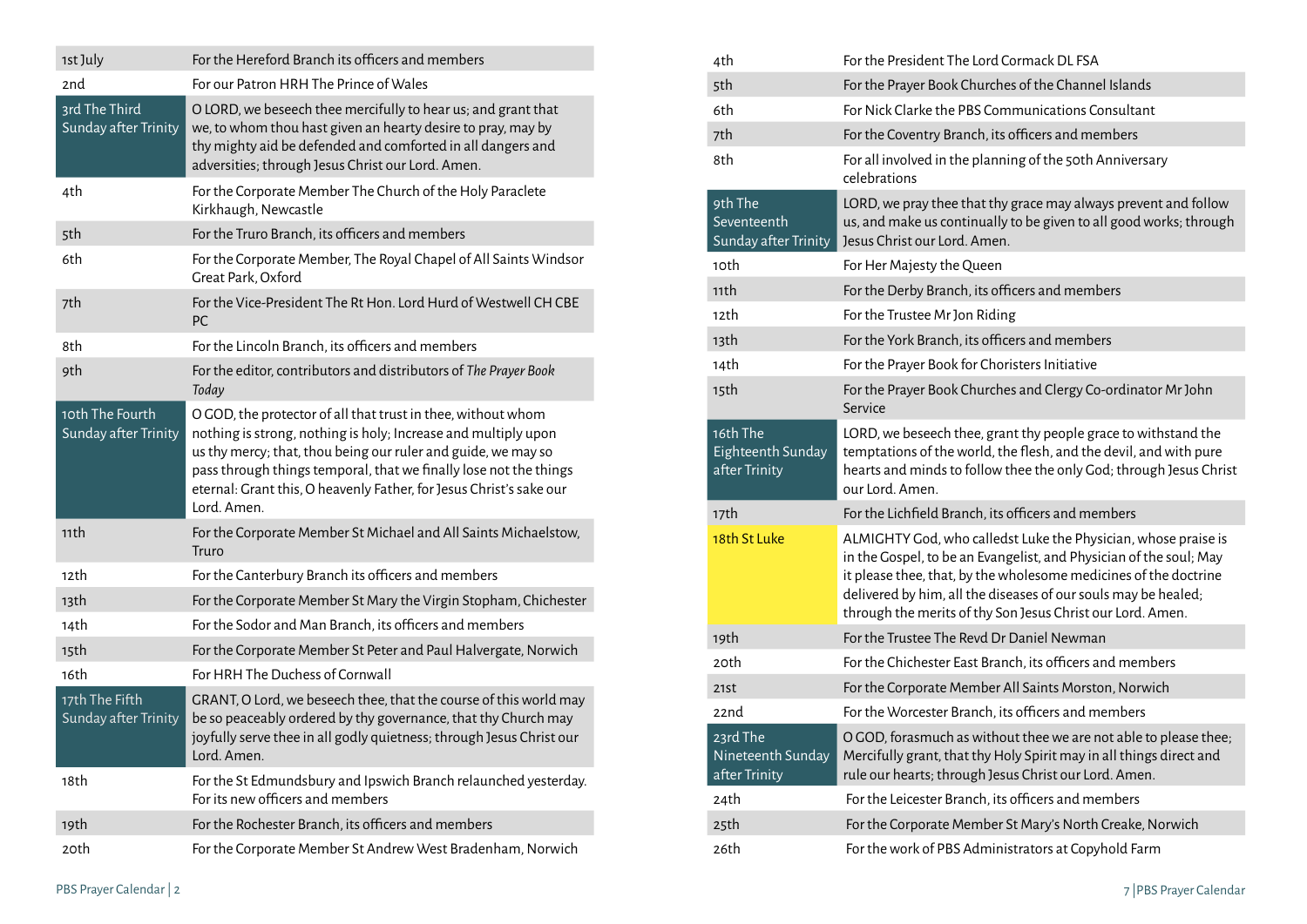| 18th The<br>Fourteenth Sunday<br>after Trinity | ALMIGHTY and everlasting God, give unto us the increase of faith,<br>hope, and charity; and, that we may obtain that which thou dost<br>promise, make us to love that which thou dost command; through<br>Jesus Christ our Lord. Amen.                                                                                                                   |
|------------------------------------------------|----------------------------------------------------------------------------------------------------------------------------------------------------------------------------------------------------------------------------------------------------------------------------------------------------------------------------------------------------------|
| 19th                                           | For the Corporate Member St Michael the Archangel Shalfleet,<br>Portsmouth                                                                                                                                                                                                                                                                               |
| 20th                                           | For the Corporate Member St Mary the Virgin Battle, Chichester                                                                                                                                                                                                                                                                                           |
| 21st St Matthew                                | O ALMIGHTY God, who by thy blessed Son didst call Matthew<br>from the receipt of custom to be an Apostle and Evangelist; Grant<br>us grace to forsake all covetous desires, and inordinate love of<br>riches, and to follow the same thy Son Jesus Christ, who liveth and<br>reigneth with thee and the Holy Ghost, one God, world without<br>end. Amen. |
| 22nd                                           | For all Branch Treasurers                                                                                                                                                                                                                                                                                                                                |
| 23rd                                           | For the Vice-President Mr Neil Inkley                                                                                                                                                                                                                                                                                                                    |
| 24th                                           | For the Corporate Member, St Olav Trust Christian Book Shop,<br>Chichester                                                                                                                                                                                                                                                                               |
| 25th The Fifteenth<br>Sunday after Trinity     | KEEP, we beseech thee, O Lord, thy Church with thy perpetual<br>mercy: and, because the frailty of man without thee cannot but<br>fall, keep us ever by thy help from all things hurtful, and lead us to<br>all things profitable to our salvation; through Jesus Christ our Lord.<br>Amen.                                                              |
| 26th                                           | For the Corporate Member Gresham Books Ltd, Winchester                                                                                                                                                                                                                                                                                                   |
| 27th                                           | For the Carlisle Branch, its officers and members                                                                                                                                                                                                                                                                                                        |
| 28th                                           | For the Trustee The Revd Christopher Hancock                                                                                                                                                                                                                                                                                                             |
| 29th St Michael<br>and All Angels              | O EVERLASTING God, who hast ordained and constituted the<br>services of Angels and men in a wonderful order; Mercifully grant,<br>that as thy holy Angels alway do thee service in heaven, so by thy<br>appointment they may succour and defend us on earth; through<br>Jesus Christ our Lord. Amen.                                                     |
| 30th                                           | For the Corporate Member St Peter ad Vincula Folkington,<br>Chichester                                                                                                                                                                                                                                                                                   |
| 1st October                                    | For the Trustee The Revd Adam Gaunt                                                                                                                                                                                                                                                                                                                      |
| 2nd The Sixteenth<br>Sunday after Trinity      | O LORD, we beseech thee, let thy continual pity cleanse and<br>defend thy Church; and, because it cannot continue in safety<br>without thy succour, preserve it evermore by thy help and<br>goodness; through Jesus Christ our Lord. Amen.                                                                                                               |
| 3rd                                            | For the Salisbury Branch, its officers and members                                                                                                                                                                                                                                                                                                       |

| 21st                                     | For the Corporate Member St Botolph's Cambridge, Ely                                                                                                                                                                                                                                                                                                         |
|------------------------------------------|--------------------------------------------------------------------------------------------------------------------------------------------------------------------------------------------------------------------------------------------------------------------------------------------------------------------------------------------------------------|
| 22nd                                     | For HRH Prince George of Cambridge                                                                                                                                                                                                                                                                                                                           |
| 23rd                                     | For the relaunch of the Manchester Branch today. For its new<br>officers and members                                                                                                                                                                                                                                                                         |
| 24th The Sixth<br>Sunday after Trinity   | O GOD, who hast prepared for them that love thee such good<br>things as pass man's understanding; Pour into our hearts such love<br>toward thee, that we, loving thee above all things, may obtain thy<br>promises, which exceed all that we can desire; through Jesus Christ<br>our Lord. Amen.                                                             |
| 25th St James                            | GRANT, O merciful God, that as thine holy Apostle Saint James,<br>leaving his father and all that he had, without delay was obedient<br>unto the calling of thy Son Jesus Christ, and followed him; so we,<br>forsaking all worldly and carnal affections, may be evermore<br>ready to follow thy holy commandments; through Jesus Christ our<br>Lord. Amen. |
| 26th                                     | For the Birmingham Branch, its officers and members                                                                                                                                                                                                                                                                                                          |
| 27th                                     | For the Vice-President The Lord Sudeley FSA                                                                                                                                                                                                                                                                                                                  |
| 28th                                     | For the Winchester Branch, its officers and members                                                                                                                                                                                                                                                                                                          |
| 29th                                     | For the Bibles and Prayer Books Team at Cambridge University<br>Press                                                                                                                                                                                                                                                                                        |
| 30th                                     | For the Chichester West Branch, its officers and members                                                                                                                                                                                                                                                                                                     |
| 31st The Seventh<br>Sunday after Trinity | LORD of all power and might, who art the author and giver of all<br>good things; Graft in our hearts the love of thy Name, increase<br>in us true religion, nourish us with all goodness, and of thy great<br>mercy keep us in the same; through Jesus Christ our Lord. Amen.                                                                                |
| 1st August                               | For the Corporate Member The Church of the Ascension Telham,<br>Chichester                                                                                                                                                                                                                                                                                   |
| 2nd                                      | For the Ely Branch, its officers and members                                                                                                                                                                                                                                                                                                                 |
| 3rd                                      | For the Corporate Member St Nicolas Pevensey, Chichester                                                                                                                                                                                                                                                                                                     |
| 4th                                      | For the Chairman Mr Bradley Smith                                                                                                                                                                                                                                                                                                                            |
| 5th                                      | For the 1662 Circle                                                                                                                                                                                                                                                                                                                                          |
| 6th                                      | For the Relaunch of the Liverpool Branch today at St John's<br>Tuebrook. For its new officers and members                                                                                                                                                                                                                                                    |
| 7th The Eighth<br>Sunday after Trinity   | O GOD, whose never-failing providence ordereth all things both in<br>heaven and earth; We humbly beseech thee to put away from us<br>all hurtful things, and to give us those things which be profitable<br>for us; through Jesus Christ our Lord. Amen.                                                                                                     |